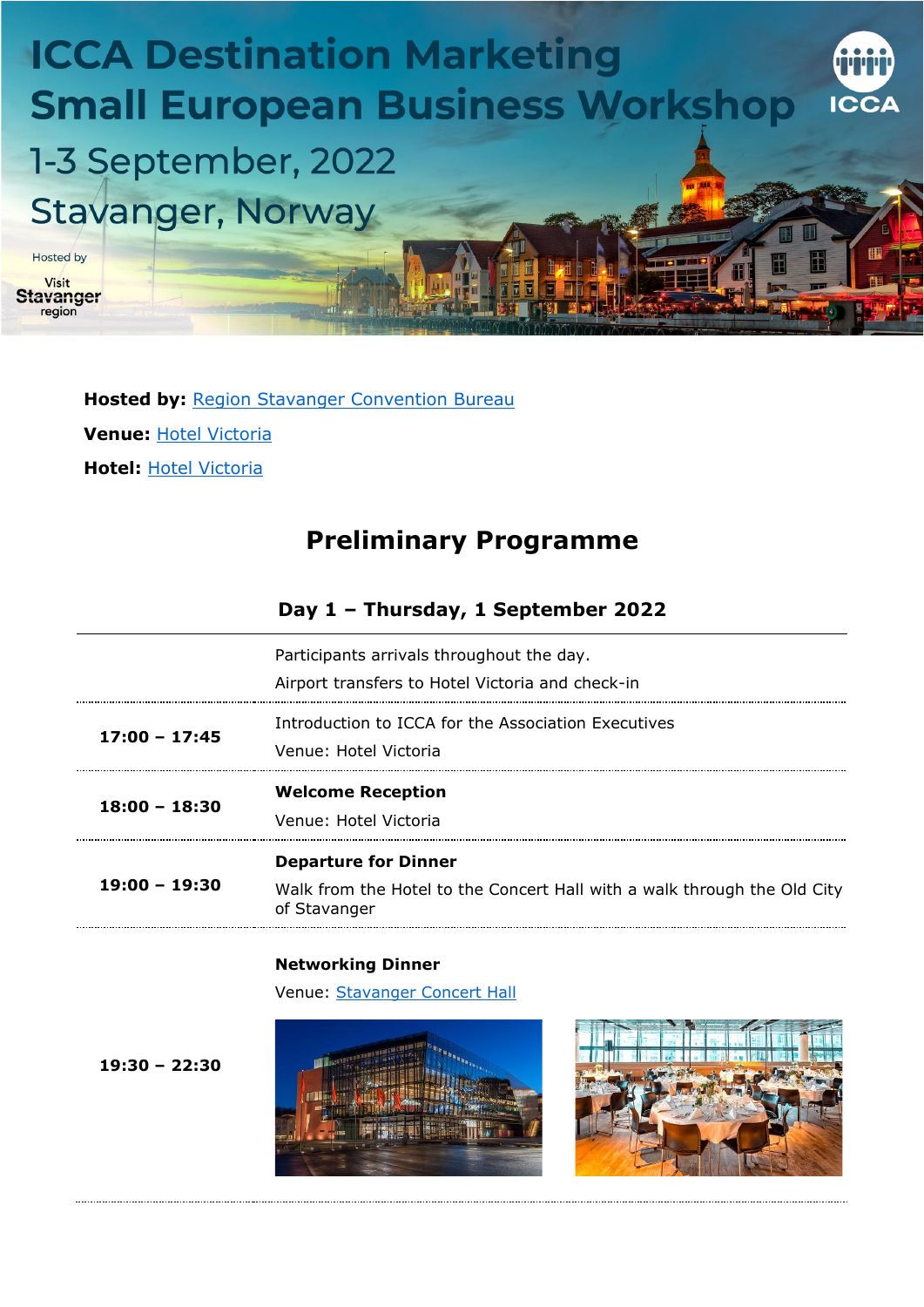## **Day 2 – Friday, 2 September 2022**

|                 | Breakfast at Hotel Victoria                                       |
|-----------------|-------------------------------------------------------------------|
| $08:30 - 09:00$ | <b>Presentations on the Hosting Destination</b>                   |
| 09:00 - 10:40   | <b>Workshop Discussion Sessions 1-5</b>                           |
|                 | 10:40 - 11:00 Refreshment and Networking Break                    |
|                 | 11:00 - 12:40 Workshop Discussion Sessions 6-10                   |
| $12:40 - 13:40$ | <u>Lunch</u>                                                      |
|                 | 13:40 - 14:40 Workshop Discussion Sessions 11-13                  |
|                 | 14:40 - 15:00 Refreshment and Networking Break                    |
|                 | 15:00 - 15:40 Workshop Discussion Sessions 14-15                  |
| 15:40 - 16:10   | <b>Group Photograph &amp; Short Tour of Stavanger City Centre</b> |
| $16:10 - 18:00$ | Time at leisure                                                   |
|                 |                                                                   |

#### **Dinner**

Venue: [Flor og Fjære](https://florogfjare.no/en/)

**18:00 – 22:30**